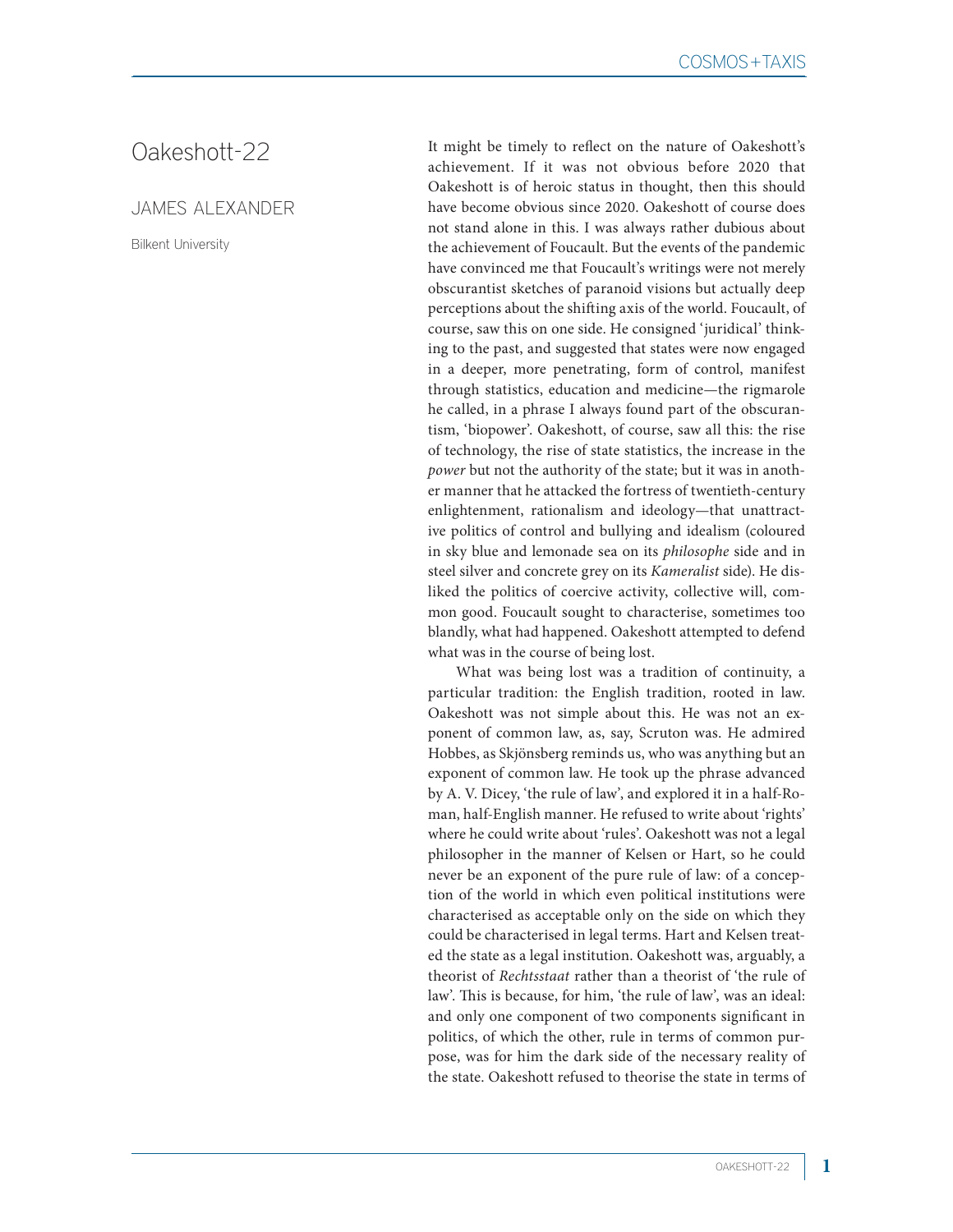an ideal. But he also refused to theorise only the ideal. He wanted to theorise the state, but he did so by theorising it as a fundamentally fractured entity.

The complications attendant to this have earned him much respect in the last twenty or so years, especially amongst legal theorists. We see him cited with respect by figures like Martin Loughlin and David Dyzenhaus. I am sure that this is not only because he treated law with respect (in all those fine reasonings on the *jus* of *lex*), but also because he did not treat law as a thing in itself. Oakeshott, the son of the Historical Tripos in Cambridge, could never have done that. His knowledge of history, though he did not really write anything we could consider historical, was not just a tincture of erudition. It was a consciousness. And it was a consciousness he did some work in theorising, in *Experience and Its Modes* and in the essay on history in *Rationalism in Politics*. He knew that no serious thinker should try to make sense of anything in politics without being aware of history. He saw historical consciousness of our own condition as a fundamental intellectual condition of good thought. He therefore had almost no patience for what everyone still calls 'normative' philosophy. He enjoyed reading history—and left a trail of compliments to historians like F. W. Maitland, Ronald Syme and Peter Brown. He also enjoyed reading theorists who worked on the marches where history and philosophy met: men like Bertrand de Jouvenel, G. C. Field and of course R. G. Collingwood. In various places, including the introduction to an unpublished manuscript from the 1950s (later published as *The Politics of Faith and the Politics of Scepticism*) and his lectures from the 1960s (later published as *Lectures in the History of Political Thought*), he wrote that the way to understand politics was to write in a somewhat awkward but absolutely necessary mixed medium, neither purely historical nor purely philosophical. This mixed medium could not really be theorised. It was an improvisation at almost every point. But the purpose was to say something about shape without losing a sense of sequence and to say something about sequence without losing a sense of shape.

Oakeshott is proving to be an eminently *useful* thinker. Those who would formerly have been his enemies are now able to find something in his writing. This is salutary, even if it is not perhaps something he would have wanted; though he certainly sought literary glory, and even recognition of his mastery. He is still somewhat underwritten about. I do not necessarily mean about his life: though that would be of interest. But it would be interesting to know more about his relations with, say, Kedourie, Cowling, Popper, Hayek, Butterfield, Barker, Carr; his debts to those who influenced him, like Heidegger, and his influence on people like Pocock, Parekh, Minogue, and many others, including some of the writers featured here on this anniversary.

What are Oakeshott's achievements? I'd say the following.

Firstly, he showed what a twentieth-century philosophy could look like. By 'twentieth-century' I mean a philosophy conditioned by existing *in* the era of enlightenment, *after* the rise of a historical consciousness which put pure ahistorical philosophy to the sword (not that many modern academic philosophers have noticed), and in particular *following* the fracture of the belief in progress which was the most important single factor in intellectual life after 1914. He showed this in *Experience and Its Modes* and again, on a different axis, but with the same impetus, in *On Human Conduct*.

Secondly, he attempted to theorise certain things, and he did so in a very interesting way. He was against abridgement and abstraction, but what has to be noticed is that in defending very substantial things like 'conservatism', 'tradition', 'history', 'practices' and 'poetry' he himself had to engage in abridgement and abstraction. For this I think that sometimes his theories may be convicted of excessive elegance. Certainly I would say this is so with his theory of poetry, and his theory of conservatism—and I have said so in print. There *is* something paradoxical about being opposed to theoretical abstraction and yet having such a relentless inclination to carry it out. Oakeshott's particular intellectual charm may lie here. It certainly explains part of the provocation caused by his work.

Thirdly, he explored, with much more persistence than he did any other subject, the subject of politics. He did not necessarily call this subject politics, and he was sceptical about the expansion and intensification of 'political science', 'political theory' and 'political philosophy' after the Second World War. He could not have agreed with the Rawlsians on how to proceed, as Rueda observes. But he himself was fascinated in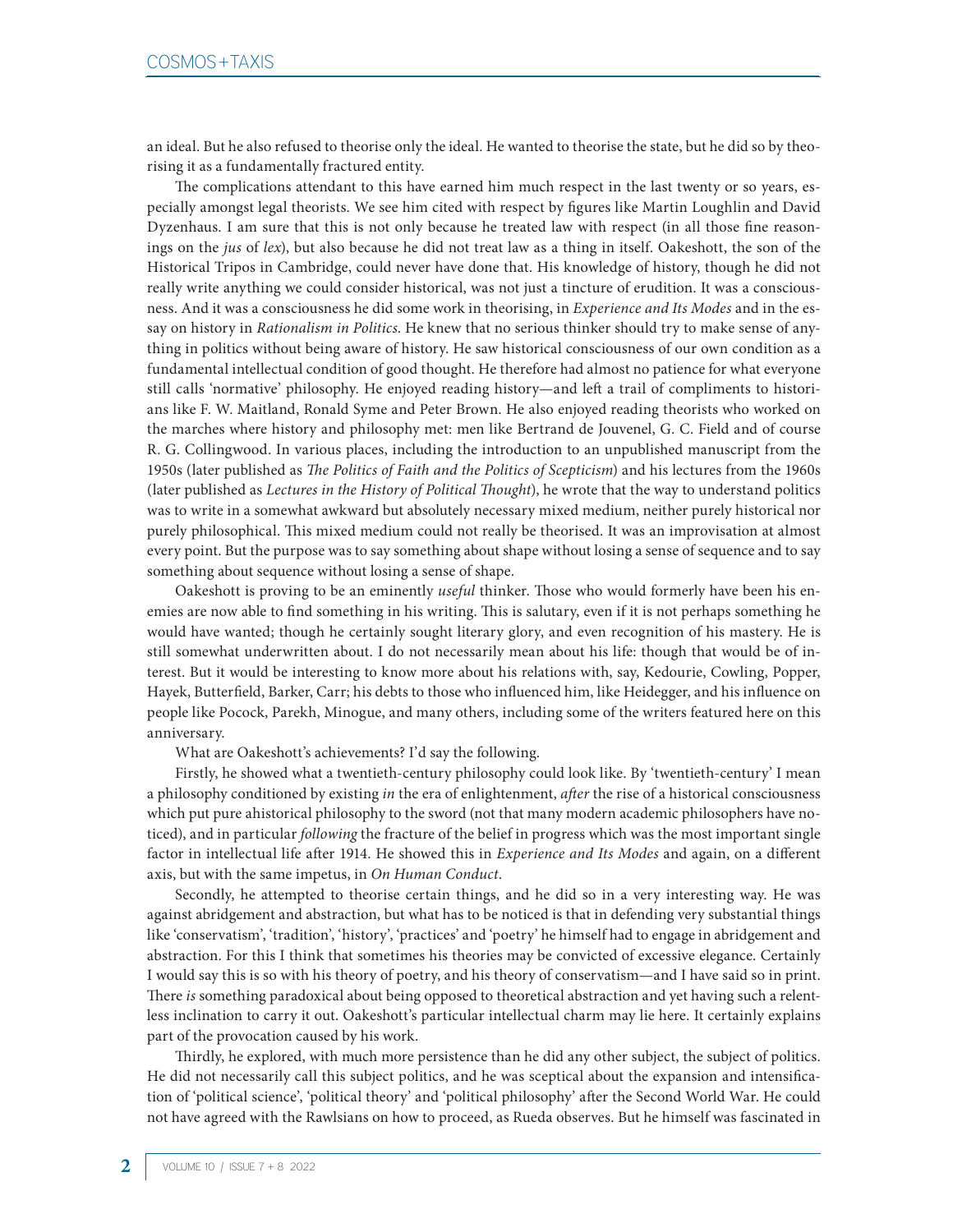the classic questions of rule, authority, law, state, power, politics—'politics' in his own marvellous and yet elegantly narrowed sense of the word (for which see ten pages in *On Human Conduct*). This, as I have already suggested, appears to be where his glory is usually found by our contemporaries.

Fourthly, he engaged in a polemic which was political: because it alleged that abridgement and abstraction, even if theoretically necessary, as his own work made evident, should never be unnecessarily brought into practical considerations. And he alleged, as aggressively as it was possible for him to allege anything, that the modern mind was engaged in perpetuating a form of politics in which abridgement and abstraction were ruining everything: ruining politics itself, the old adversarial politics of Pitt and Fox, by trying illegitimately to *solve* political problems by offering apparent solutions from other 'modes' of thought—especially that of 'science'. This was, he decided, after the Second World War, something so absurd and dangerous that it had to be identified, and so he called it—whether consciously or not—what Richard Hurrell Froude had used in the 1830s as the word for the worst possible thing: '*rationalism*'. What was 'rationalism'? It was a distortion of rationality, a limiting of what reason was supposed to show, by excluding revelation, for Froude, and by excluding anything other than synecdochal reason, for Oakeshott. The chief exhibit of synecdochal reason in our own time is '*the science*': with 'science' standing for authority, almost infinite authority, and the definite article, 'the', standing for any number of dubious claims about what it is necessary to do to combat a virus, or climate change: and the combination of the two certainly being very much less than actual science would indicate, and even less than what experience or good sense might suggest. When such politics is wielded in combat against ancestral privilege or unconscious bias or majority prejudice it is called any number of things: '*justice*', or '*diversity*', '*inclusion*' or '*equity*'. Rationalism-in-politics is procrustean politics. Oakeshott disliked Procrustes. He probably admired Prometheus; though he actually, as he suggested in *On Human Conduct*, favoured Proteus even over Prometheus.

This brings me to his fifth achievement which, I think, was to defend a vision of the world which was more Paterian than Parmenidean. He defended delight, wonder and contemplation, as Boucher reminds us. And he also offered his mite to a recognition of the variegated nature of existence, and of the importance of doing *something* to defend one's own tradition, especially if one could convince oneself that one's tradition had something good, or *civilised*, in it. He did this while holding onto an aesthetic, momentary sensibility which, as Dockstader suggests, was too artifical to be eastern, but was a western, retreated, perhaps now faded, sort of taste. Oakeshott was absolutely unafraid of the surface aspect of reality, and thought we might as well enjoy it.

Sixthly, and finally, as Fear reminds us, he developed what might well be the most convincing defence in the twentieth century of university education as a continuation of 'tradition', as initiation into 'conversation', as perpetuation of 'civilisation'. This required a clear distinction, a theoretical distinction, between *vocational* education (learning how to *use* languages) and *academic* education (learning something about the nature of those languages and how they affect the sense we make of the world). Many others have contributed to the defence of university education. Never has such a defence been more needed, as society and state have corrupted the university, and, perhaps, the university is now corrupting society and state. But Oakeshott's doctrine about this is just about the clearest doctrine, and defence of it, we have seen.

Of these six achievements, the one I want to reflect on a bit further is the distinctively polemical one, the fourth, which is the one most associated with *Rationalism in Politics and Other Essays*. In order to do this, and to elucidate my title, let us define a few terms.

Covid-19, as everyone knows, is the name for a disease caused by a novel coronavirus.

Polis-20, by analogy, should be the name for the monotously consistent response to the spread of this disease found in both despotic and democratic regimes around the world.

Reset-21 could well be the name for the 'New Normal' which certain despotic and democratic regimes, monopoly capitalist corporations and corrupt, colluding and compliant agencies, institutions, networks and individuals *appeared* to want to see perpetuated, whether for direct conspiratorial reasons or for contingent opportunistic reasons or for successfully propagandised reasons. It is, or was, a glimpse of the most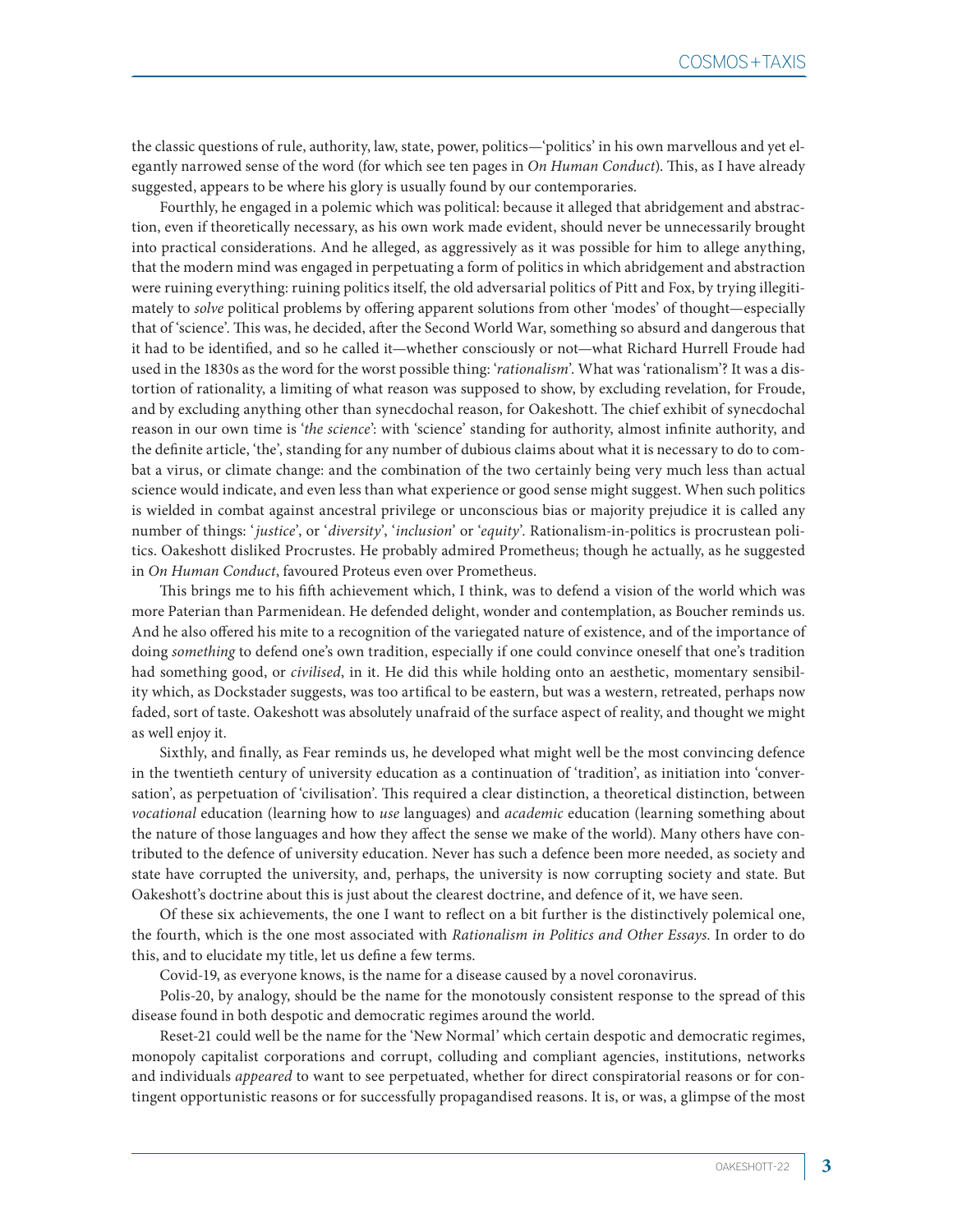uninhibited rationalism ever seen in politics. Let's hope that fear of its infinite perpetuation into the future may be confined to the year 2021 only.

Oakeshott-22 is the name of an anniversary of a book. The book is not just any book, but *Rationalism in Politics and Other Essays*; and, given the nature of the book, Oakeshott-22 can also be taken to be the name of a riddle, reminiscent of Catch-22. Catch-22 was the greatest of all riddles. In Joseph Heller's novel the only way one could get out of following an order to do something crazy was to claim to be crazy; but if one claimed to be crazy then one had no reason to object to an order to do something crazy. By analogy, Oakeshott-22 is the name of a riddle whereby the only way one can get out of doing something 'rational' is to claim to be 'irrational', but if one claims that one is 'irrational' then one has no reason to object to doing the 'rational' thing.

For 'irrational' one can, if one wants, read 'deplorable'.

In 2016 we saw an irruption of the irrational politics described by Letwin. Academics around the world called it 'Brexit and Trump' for short. 'Brexit and Trump' also meant 'Putin', 'Orban' and 'Erdogan', and other things too, but the reason 'Brexit and Trump' was so potent a phrase was that it suggested that the rot of irrationality had entered the trunk of the great tree of liberal civilisation, the shared culture in the English language of the United Kingdom and the United States. It was the civilisation of Matthew Arnold, William James, George Orwell, F. R. Leavis, Lionel Trilling and Northrop Frye, committed to flames by, say, Alex Jones, Nigel Farage, Steven Crowder and Tommy Robinson, and decorated by a thousand of the 'greatest ever' tweets by Donald Trump and a hundred 'inverted pyramids of piffle' in the speeches by Boris Johnson.

In 2020 we saw *la contre-trahison des clercs*, the revolt of the elites against the irrationals, the deplorables, the lumpen-proletariat, the disenfranchised, the populists, the somewheres, the downers, the uneducated. This, alas, took the form of an eager embrace of the entire three-faceted policy of Polis-20, the 'distancing', the masks and the 'lockdown'. Of the three, the masks were, and are, the worst: the most *unreasonably* rationalist: a positively dystopian imposition of symbolic violence on the faces of mortal and otherwise conversant humans, for the sake of others, that is to say, to symbolise an collective good. What could be more rationalist, in Oakeshott's language? What could be a more devastating symbol of enterprise association? The rationalists advocated '*the* science' of the experts, the appointed experts—those Faucis and Fergusons—and shepherded entire populations into compliance. Non-compliance was irrational. Compliance was rational. Therefore, theorising non-compliance—for those who were brave enough to do so, was irrationalist. And of course theorising compliance was rationalist. Theorising compliance was done by politicians, journalists, administrators, health experts, computer modellers, behavioural scientists: all rationalists to a man: or, let us say, in modern jargon, rationalists to a he/him/his, to a she/her/hers, and to a they/them/theirs.

Oakeshott *perhaps* would have said that all of this was the most remarkable instance of 'rationalism in politics' known in human history. Perhaps. We cannot know. *Perhaps* he would have cheerily donned the mask, sceptically gone along with the *mores* of the 'new normal', and asked for the words 'INDIVIDUAL MANqué' to be tattooed in Chinese or Sanskrit characters somewhere on his lower back. But it seems unlikely. He is famous for having said that he did not feel it necessary to have opinions about political matters. But when he said this he was referring to minor details of policy—such as whether or not the British should join the European Economic Community. He might have been agnostic about Brexit. And he might have been right about that. But he clearly *did* have opinions about broad tendencies of policy in politics, and certainly had extremely trenchant opinions about the attempt by any politician to appear to solve any particular political problem by offering an 'abridgement' of an entire political tradition as the solution. A part standing for a whole in rhetoric is a synecdoche. And Oakeshott was against synecdoche in politics. In facing political problems Oakeshott wanted the entire tradition to be brought into consideration so that we could face our predicament. He did not want part of our tradition to sequester itself from its rivals, delete or defeat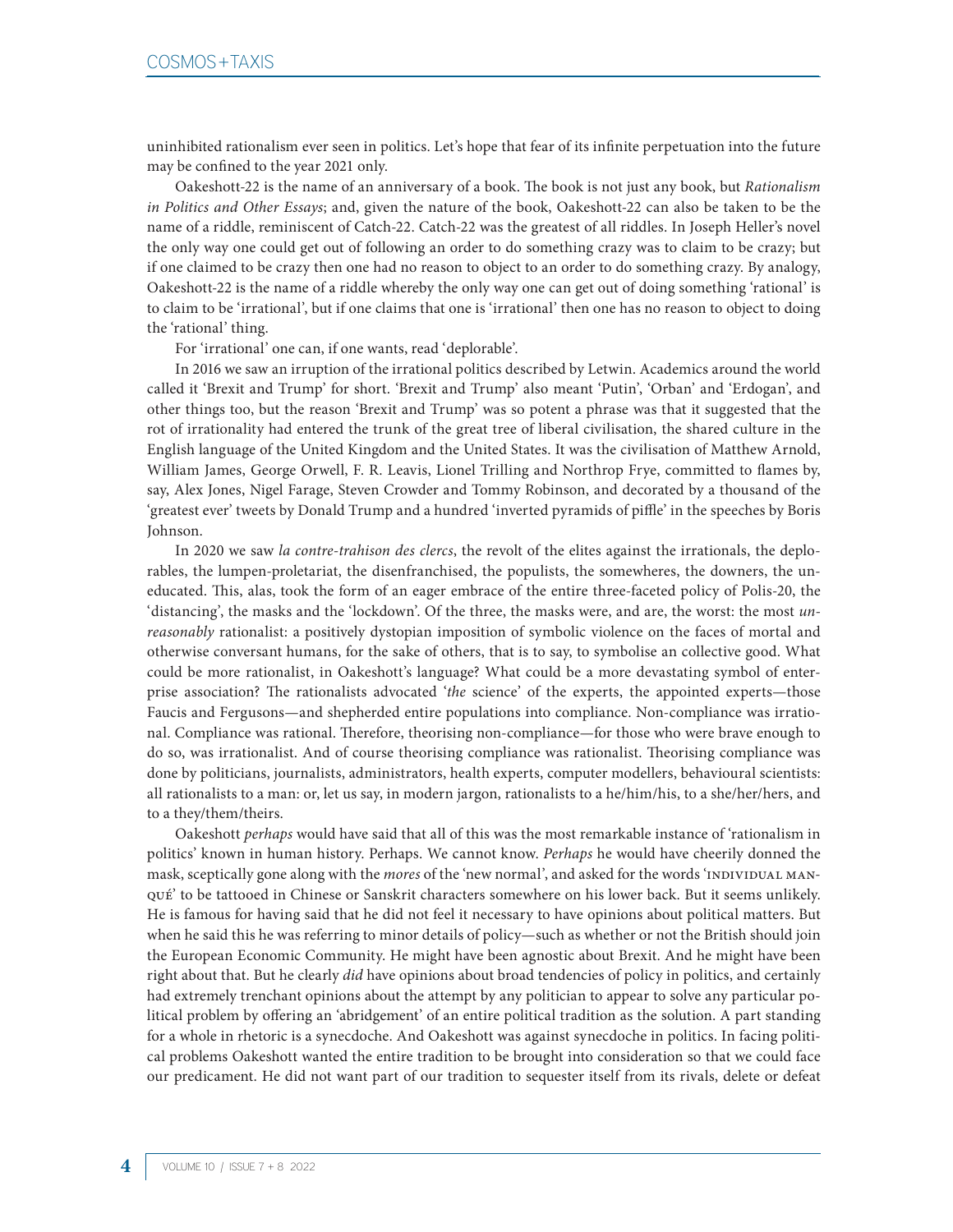those rivals, and then present itself as the sole purveyor of wisdom. And this is surely what has happened in the last year or two.

The elites, the somewheres, the uppers, the educated, the experts have heaved a collective sigh of relief. Meanwhile, individuals have suffered. Oakeshott always in his later years operated with a familiar binary of collective *versus* individual. For a time he, somewhat pretentiously, called his vision of two types of order nomocracy and telocracy. These words referred to an order concerned with law and leaving everyone to their own purposes as contrasted with an order concerned with a common purpose or *telos*. Under Hayek's influence, Oakeshott agreed to rewrite the second of these 'teleocracy'. (No falling out over a diphthong there.) And this binary, as Hayek saw, had something in common with his own binary of an order constructed out of unintended consequences, *cosmos* and an order constructed out of intentional planning, *taxis*. Oakeshott hated the politics of the common good, of associations united in terms of commitment to a single end. Therefore he would have hated the politics of what I am calling Polis-20: all of that politics of statistics out of context, stories exaggerated to be maximally frightening, all of that state propaganda encouraging compliance, all of the culture of signalling by wearing a mask that one is 'rational' and that anyone not wearing a mask is 'irrational'—and also a danger to the collective. The mask is the single greatest threat to liberty in the West since Tacitus's Germans first walked in the woods. Each individual *manqué*—individual *masqué*?—wanders around effortlessly chastising all the remaining children of the proud. Hobbes's *Leviathan* is not the book Oakeshott thought it was. For that Old Testament sea monster *is* seeking to crush the children of the proud like so many krill.

Not everyone will agree with me about this. Not everyone who admires Oakeshott will take such a jaundiced view of masks or distancing or lockdown. I doubt even those who have agreed to come together to celebrate the sixtieth anniversary of the publication of *Rationalism in Politics* would support what I say here. But Oakeshott believed in *conversation* and it is a surety that conversation has been damaged by lockdown, distancing and masks. No doubt many have suffered in other, unfortunate ways, not only because of the virus, but also because of our response to it. But nothing has been quite as bad as the relentless assault on conversation—the conversation of the elderly, the conversation of colleagues and acquaintances, the conversation of the young. Socrates has been prevented from entering the Agora. Johnson and Boswell have not been allowed in the Mitre. Rousseau is being quarantined at Dover for ten days. Marie Antoinette is having to show a recent PCR test certificate at the French border on her way to Paris. Kant is setting no one's clock. Gladstone is saving no one's soul. Shaw cannot walk Annie Besant home. (Probably Marlowe and Caravaggio are still stabbing and being stabbed in dark alleyways.) T. S. Eliot has painted his face green and is isolating. We have all become Montaigne and Machiavelli, stuck in our towers or studies, spending time conversing with the glorious dead. That, of course, is not a bad thing. Oakeshott admired Montaigne almost above everyone else. But it is not what even Oakeshott considered to be actual conversation, the sort of conversation which, as Marriott shows, is especially formative in those who are young, who are at university, who are encountering minds and forming a mind.

I spent most of my youth in conversation. I spoke and listened far more than I read or wrote. This changed—with some great effort—when I was about thirty-two (belatedly achieving what Schopenhauer considered to be intellectual maturity), which is when I began writing with something like conviction for the first time, and read with a different sort of attention. At around the same time I became less good at conversation, less of a friend; and now, happily with a family, I spend my days only in that most intimate and idle and easy of conversations, found in the household, and, apart from that, only in the conversation of the sort Montaigne had with Plutarch. No matter. But I have been *broken in* to the conversable world. Conversable—Johnson's spelling. Conversible—Hume's spelling. Hume and Johnson: both eminently conversable (even if Boswell did not manage, alas, to record them together). Once one has had enough actual conversation, then one can retreat to one's eminence, one's chair, one's tower. But not before. And it seems that damage is being done, especially to the young. And no amount of mediated interaction will suffice, stimulating though it is. We wait to see what the world holds. But the auspices in this sixtieth anniversary